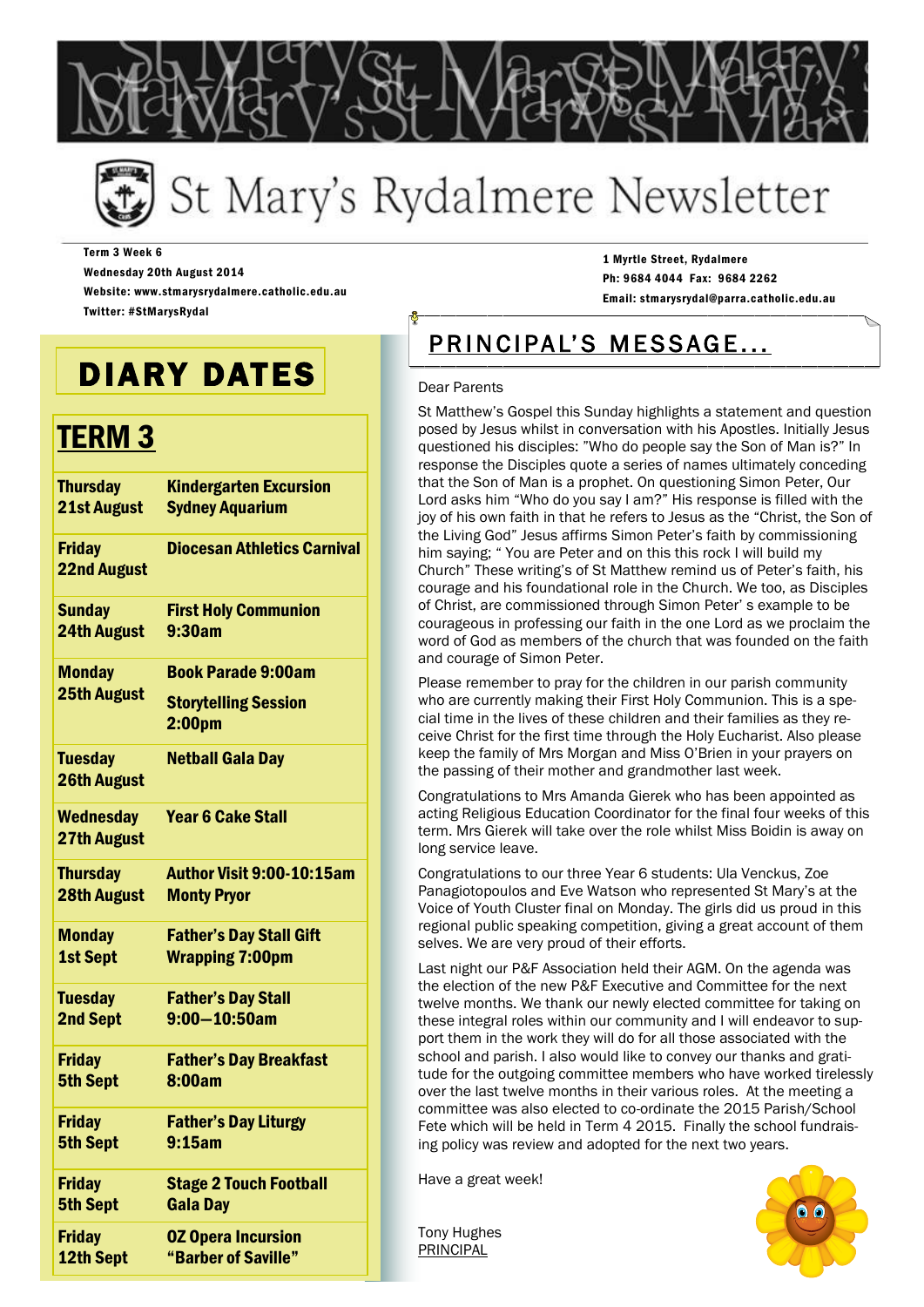### St Mary's Newsletter……

### UNSW INTERNATIONAL COMPETITIONS

Congratulations to the 31 students who participated in the Science Competition. We were awarded 5 Distinction, 8 Credit, 1 Merit and 17 Participation certificates.

Congratulations to the 23 students who participated in the Writing competition. We were awarded 2 High Distinction, 4 Distinction, 3 Credit, 2 Merit and 12 Participation Certificates.

### DISCOVER OLMC PARRAMATTA

### "Celebrating 125 years in 2014"

Discover why a Mercy Education is treasured for life by joining an Open Morning Tour on September 1. Tour the College and enjoy a "comfortable cup of tea" with the College Leadership Team.

The College is now enrolling for 2015 and 2016. Visit [www.olmc.nsw.edu.au](http://www.olmc.nsw.edu.au) or phone 8838 1263 to reserve your place or obtain further information.

### DIOCESAN ATHLETICS CARNIVAL

Best wishes to the children attending the Diocesan Athletics carnival this Friday. We look forward to many "personal bests" being achieved by these athletes of the future. Thank you to Miss Lopresti for her organization with the athletics program this term.

### *BIRTHDAY CELEBRATIONS*

| August 20   | Kayla Ghalloub            |
|-------------|---------------------------|
| August 21   | Alexandria Padden         |
|             | Sanderson Keyser          |
| August 22   | Yanisha Rodrigo           |
| August 26   | Thomas McGlashan          |
|             | Kayla Anisse              |
|             | Sarah lacono              |
| August 31   | Myles Panagiotopoulous    |
|             | <b>Christopher Padden</b> |
|             | Benjamin Tejo-Natoli      |
|             | Cruz Godinez              |
| September 1 | Sebastian Padden          |
|             | <b>Kelly Stevens</b>      |
| September 2 | Lana Bannister            |
|             | Abbey Owttrim             |
|             |                           |

*We would like to wish all of these children a very happy birthday!!*



### *PRINCIPAL AWARDS TERM 3—Week 5*



KK Maiya Hughes & Joseph Nam KL Dominic James & Monique Gallagher 1A Sophia Parsons & Gianluca Alcuri<br>1C Samuel Peddell & Indianna Liu Samuel Peddell & Indianna Liu 2B Catherine Lim & Luke Noy 2Q Brendan Ipwanshek & Sienna Percovich 3B Jeevan Samuel & Natalia Pan 3T Nicole Pitchfork & Vasgen Simonyan 4E Ashlee Liwanag & Natasha Ball 4O Lara Waterhouse & Ryan Field 5G Teagyn Ward Christopher El Bayeh 5J Xavier Homann & Andrew Park 6C Matthew Lay Joe & Seraiah Hathurusinghe 6L Ula Venckus & Carlos Di Piazza

### *CARE AWARDS TERM 3—Week 5*



- KK Samuel Nassima & William Smith
- KL Keira Dixon & Connor Percovich
- 1A Maddison Fairall & Joel Oh
- 1C Marcus Schembri-Green & Elena Sheslow
- 2B Patrick Bayeh & Sarah Nam
- 20 Domenig Mourched & Bonnie Finch
- 3B Andre Ibanez-Yousefi & Ciara Kuys
- 3T Kayla Anisse & Therese Davidson
- 4E James McCaughey & Erin Suffling
- 4O Ethan Lee & Victor Montana
- 5G Maddison Boulous & Camille Delos Reyes
- 6C Deanna Emerson-Vickary & Seth Rauniyar
- 6L Holly McNamara & Alex Cimillo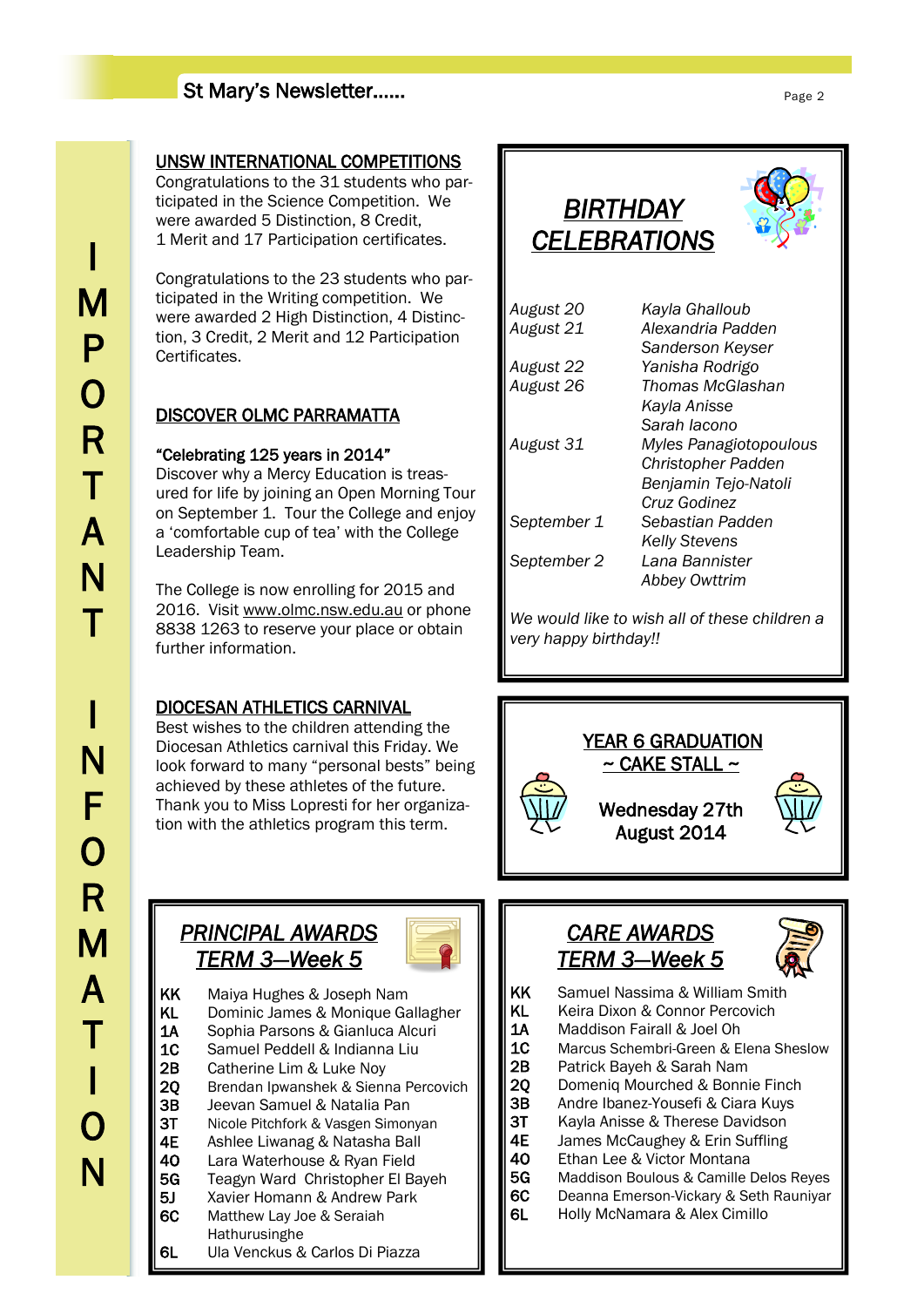# FAITH JOURNEY...

### FIRST HOLY COMMUNION

Last weekend 30 young members of our parish made their First Holy Communion. This weekend another 20 will receive this sacrament. We remember them in our prayers. It is a time to remember how important it is to join together at mass and to receive the Eucharist in our own lives.

### FATHER"S DAY LITURGY

We will celebrate Father"s Day on Friday September 5th. The day will commence with our Father"s Day Breakfast from 8:00am, followed by our Liturgy under the Marist Cola at 9:15am. Everyone is most welcome to come along.

### SCHOOL FEAST DAY

Mass will be celebrated at 9:15am on Friday 12<sup>th</sup> September to celebrate our school Feast Day: Holy Name of Mary.

### CABRINI NURSING HOME CHOIR VISIT

*"On Friday 15th August the Senior Choir went to visit the elderly at Cabrini Nursing Home. We visited because we wanted to make everyone there smile. We made them smile by doing what the choir does best, which is sing!!"* 

*By Lara Mastronardo*

*"We visited Cabrini Nursing Home last Friday and I did one of my favourite thing to do, sing! I got to sing with my friends and I got to perform and make the elderly happy. I did it because Jesus wanted us to do for others like he did and it was nice to see a smiles on their faces. By Tamara Markarian*

#### Rebecca Boidin RELIGIOUS EDUCATION COORDINATOR

# ASTHMA FOUNDATION...

### How do reliever puffers work?

Reliever puffers work by relaxing the smooth muscle around the smaller tubes of the airways to open them up. These muscles tighten in response to asthma triggers and are one of the causes of asthma symptoms. Relaxing these muscles helps to reduce the symptoms of chest tightness, coughing, wheezing and breathlessness.

Common brand names for relievers are Ventolin, Asmol, Airomir, APO-Salbutamol and Bricanyl. They are easily identifiable as the containers with a blue/grey colour.

The medicine acts quickly, with the initial effect happening within one to three minutes after it has been taken and it can continue working for four to six hours.

The fact they work so quickly makes them perfect to use during an asthma flare-up or an emergency. This is why everyone with asthma should have easy access to a reliever puffer.

It is also best for people (adults and children) to use a spacer when taking their reliever puffer. Spacers help more medication get into the lungs.

#### *From Asthma Foundation NSW*